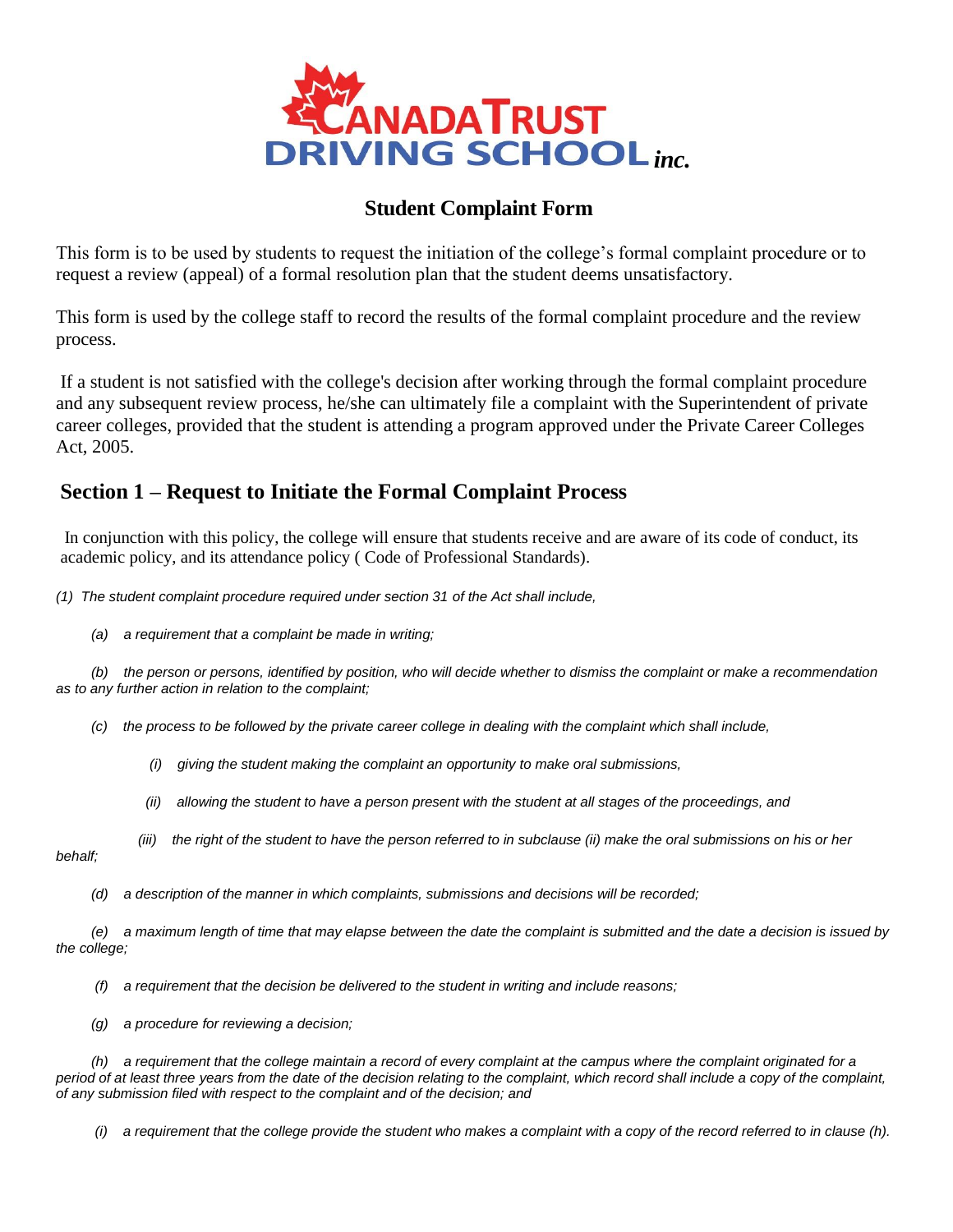*[\(2\)](http://www.e-laws.gov.on.ca/DBLaws/Regs/French/060415_f.htm#36.%282%29) If a student is not satisfied with a private career college's resolution of his or her complaint in accordance with the procedure set out in subsection (1), the student may refer the matter to the Superintendent and shall include in his or her application to the Superintendent a copy of the record referred to in clause (1) (h).*

#### **Instructions**

Before submitting this form to the school administrator, be sure that every question has been answered.

 You will be contacted if the college requires any additional information, so please make certain that your contact information is correct.

Once **Part A** has been completed, please make sure that you sign the declaration in **Part A** and then submit the original and a copy of this form to the college manager, who will co-sign both copies, return the original to you, and keep the copy for your academic file.

**Part A (**to be completed by the student**):**

#### **i) Personal Information**

| <b>Student name</b>                     |                       |            |        |
|-----------------------------------------|-----------------------|------------|--------|
| Last name                               | First name            |            |        |
|                                         |                       |            |        |
|                                         |                       |            |        |
|                                         |                       |            |        |
|                                         |                       |            |        |
| Street address (number and street name) |                       | Unit/Suite |        |
|                                         |                       |            |        |
| City/Town                               | Province              | Country    | Postal |
| code                                    |                       |            |        |
| Home telephone number                   | Work telephone number | <b>FAX</b> |        |
| number                                  | Cell phone number     |            |        |
|                                         |                       |            |        |
|                                         |                       |            |        |
| E-mail address                          |                       |            |        |
|                                         |                       |            |        |
|                                         |                       |            |        |

#### **ii) Nature of Complaint:**

**What is your complaint with the college?** *(If you need more space, either here or below, attach a separate sheet.)*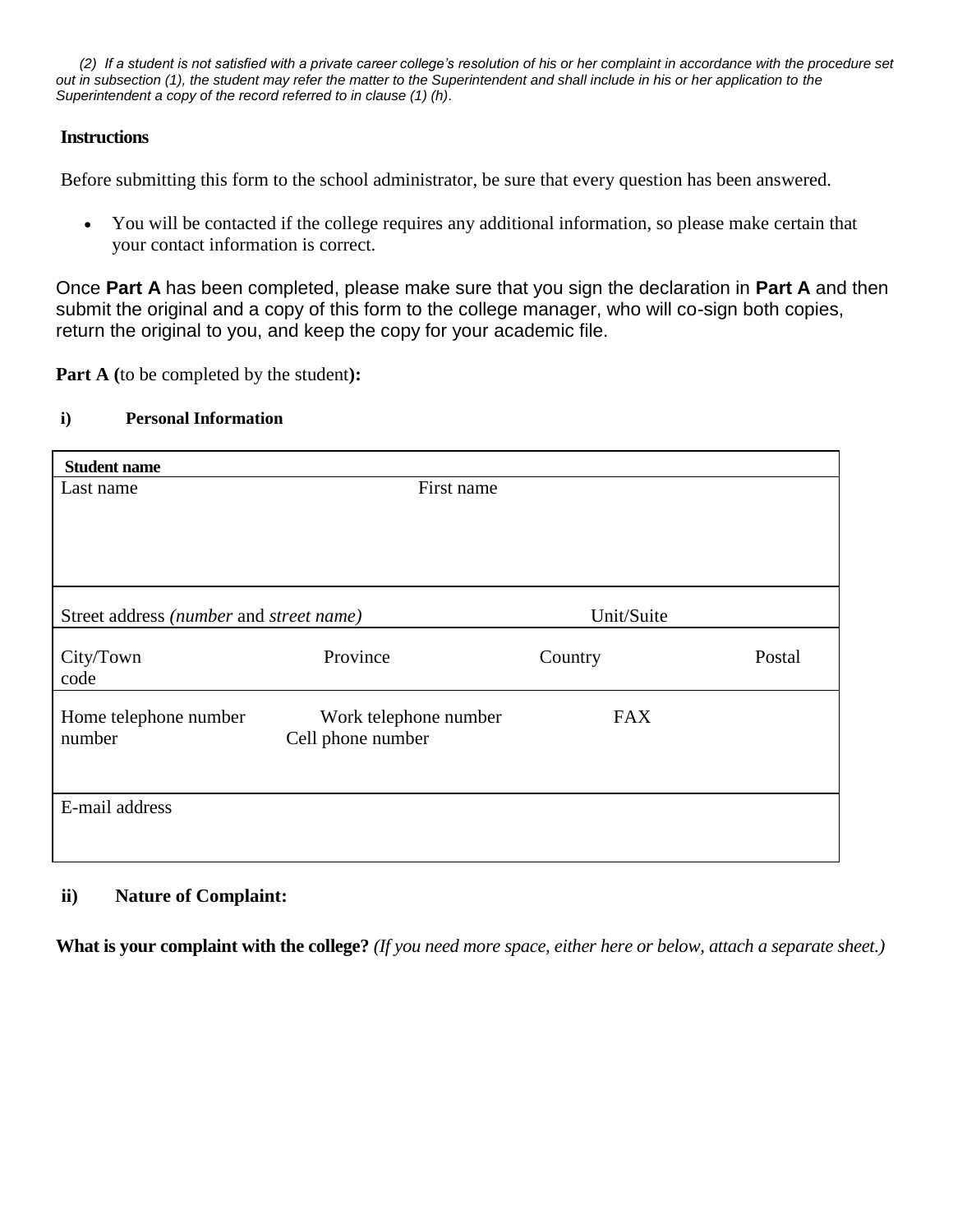**What do you want the college to do to resolve your complaint?** *(If you need more space, either here or below, attach a separate sheet.)*

| Have you tried to resolve your concern informally and directly with the person(s)                                                                                   |  |  |
|---------------------------------------------------------------------------------------------------------------------------------------------------------------------|--|--|
| involved? Please explain.                                                                                                                                           |  |  |
|                                                                                                                                                                     |  |  |
|                                                                                                                                                                     |  |  |
|                                                                                                                                                                     |  |  |
|                                                                                                                                                                     |  |  |
|                                                                                                                                                                     |  |  |
| Do you have any documentation in support of your complaint that you want to submit to the<br>college? If so, please itemize them below and attach them to this form |  |  |

By signing this form, I, \_\_\_\_\_\_\_\_\_\_\_\_\_\_\_\_\_\_\_\_\_\_\_\_\_\_\_\_\_\_\_\_\_\_\_\_\_\_\_\_\_\_\_\_\_\_\_\_\_\_\_\_\_\_\_\_\_,

declare the information provided by me in **Part A** to be true and correct.

Student Signature

Date (dd/mm/yyyy)

By signing this form, I certify that I have received a copy of this form on behalf of Canada Trust Driving School Inc.

Simyon Cherniavski

Date (dd/mm/yyyy)

**Part B (**to be completed by college staff**):**

\_\_\_\_\_\_\_\_\_\_\_\_\_\_\_\_\_\_\_\_\_\_\_\_\_\_\_\_\_\_\_\_\_\_

 $\overline{\phantom{a}}$  , which is a set of the set of the set of the set of the set of the set of the set of the set of the set of the set of the set of the set of the set of the set of the set of the set of the set of the set of th

\_\_\_\_\_\_\_\_\_\_\_\_\_\_\_\_\_\_\_\_\_\_\_\_\_\_\_\_\_\_\_\_\_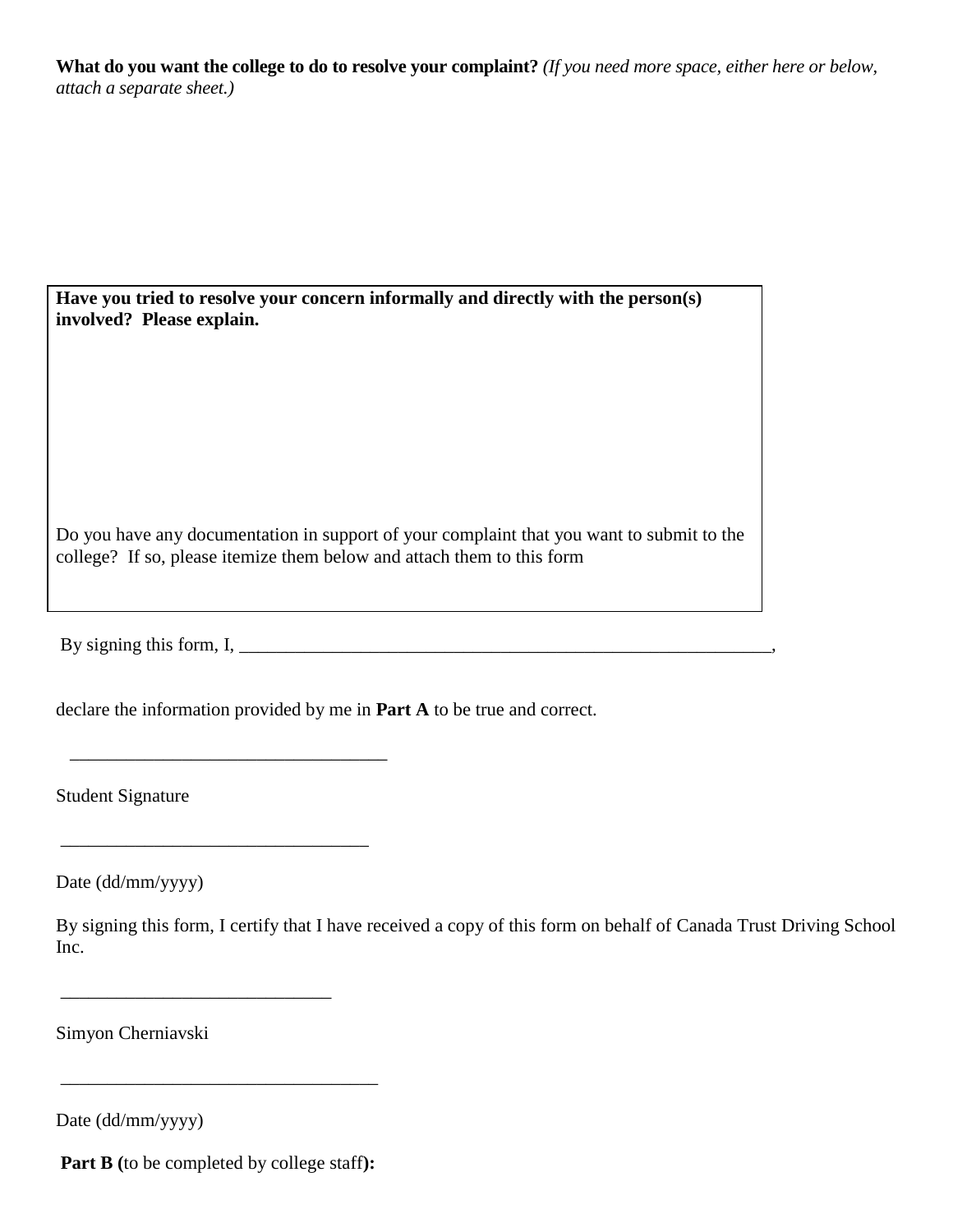### **i) Formal Procedure Resolution and follow up:**

**Record here any decision that resulted from the formal process meeting between the student and the college staff member, the reason for that decision, and a description of the complaint resolution plan that will be implemented and monitored.**

We, (student name) \_\_\_\_\_\_\_\_\_\_\_\_\_\_\_\_\_\_\_\_\_\_\_\_\_\_ and Canada Trust Driving School Inc.

declare that we have agreed to implement and monitor the resolution plan described above.

 $\overline{\phantom{a}}$  ,  $\overline{\phantom{a}}$  ,  $\overline{\phantom{a}}$  ,  $\overline{\phantom{a}}$  ,  $\overline{\phantom{a}}$  ,  $\overline{\phantom{a}}$  ,  $\overline{\phantom{a}}$  ,  $\overline{\phantom{a}}$  ,  $\overline{\phantom{a}}$  ,  $\overline{\phantom{a}}$  ,  $\overline{\phantom{a}}$  ,  $\overline{\phantom{a}}$  ,  $\overline{\phantom{a}}$  ,  $\overline{\phantom{a}}$  ,  $\overline{\phantom{a}}$  ,  $\overline{\phantom{a}}$ 

 $\overline{\phantom{a}}$  , and the contract of the contract of the contract of the contract of the contract of the contract of the contract of the contract of the contract of the contract of the contract of the contract of the contrac

Student Signature Date

Simyon Cherniavski Date

ii) Closure of Student's Complaint and the Mutually Satisfactory Outcome: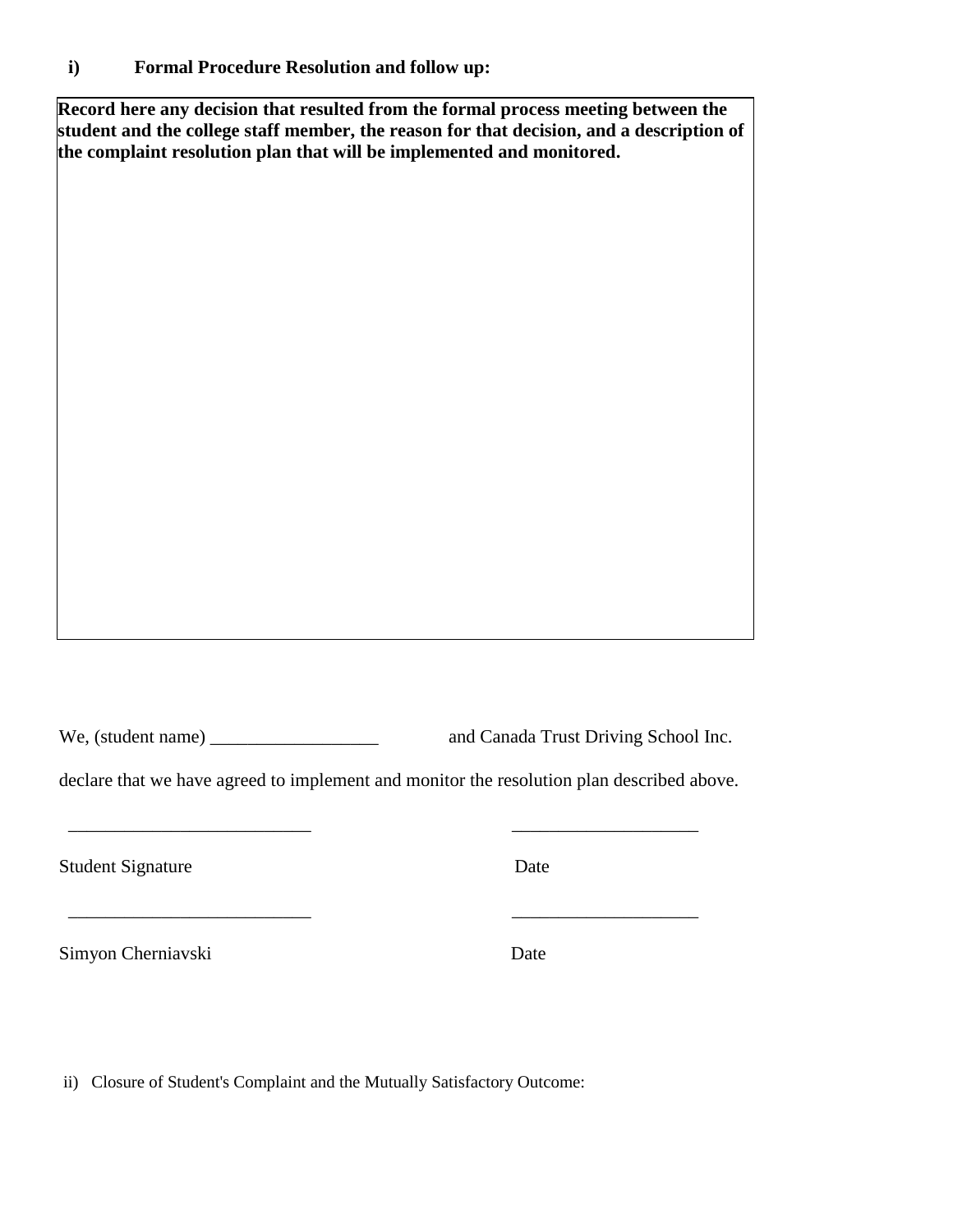This part to be signed by both the student and the college staff representative, when a mutually satisfactory resolution has been achieved.

| We, (student name) $\frac{1}{\frac{1}{2} \sum_{i=1}^{n} x_i^2 + \cdots + x_i^2}$             | and Canada Trust Driving School Inc |
|----------------------------------------------------------------------------------------------|-------------------------------------|
| declare that the resolution described in (i) above has worked to our mutual satisfaction and |                                     |
| agree to close this complaint,                                                               |                                     |

\_\_\_\_\_\_\_\_\_\_\_\_\_\_\_\_\_\_\_\_\_\_\_\_\_\_ \_\_\_\_\_\_\_\_\_\_\_\_\_\_\_\_\_\_\_\_

\_\_\_\_\_\_\_\_\_\_\_\_\_\_\_\_\_\_\_\_\_\_\_\_\_\_ \_\_\_\_\_\_\_\_\_\_\_\_\_\_\_\_\_\_\_\_

Student Signature Date

Simyon Cherniavski Date

# **Section 2: Request to Review the Formal Procedure Resolution Outlined in Part B above.**

Part C: To be completed by the student when requesting a review

| Describe the reasons why the complaint resolution plan resulting from the formal |  |
|----------------------------------------------------------------------------------|--|
| procedure from Part B above was unsatisfactory.                                  |  |

Student' Signature Date

**Part D:** (to be completed by College Administrator upon completion of the review.

\_\_\_\_\_\_\_\_\_\_\_\_\_\_\_\_\_\_\_\_\_\_\_\_\_\_\_ \_\_\_\_\_\_\_\_\_\_\_\_\_\_\_\_\_\_\_\_\_\_\_